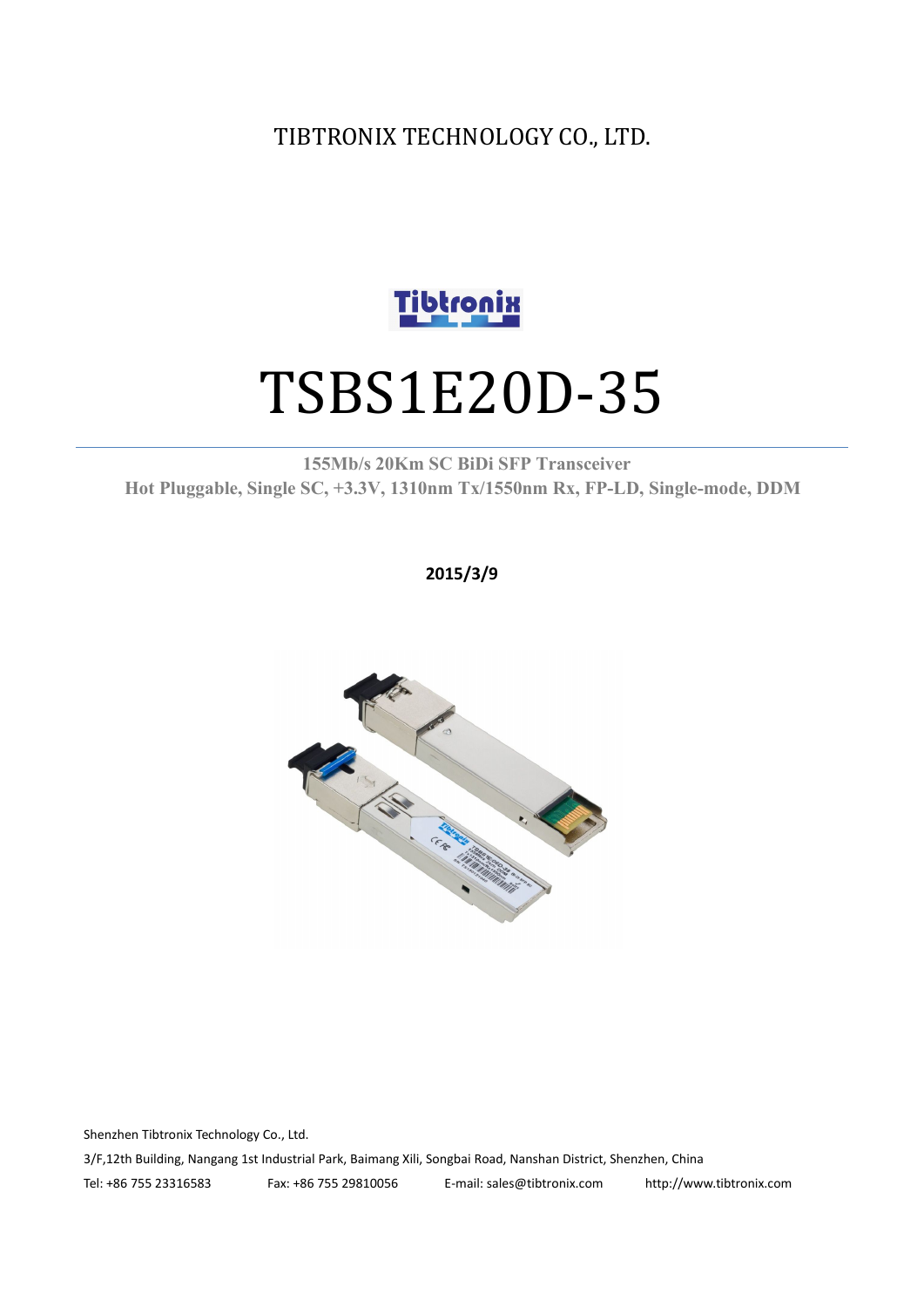#### **Features:**

- $\diamond$  Up to 155Mb/s Data Links
- $\Leftrightarrow$  Hot-Pluggable
- $\Leftrightarrow$  Single SC connector
- $\diamond$  Up to 20 km on 9/125 µm SMF
- $\diamond$  1310nm FP laser transmitter
- 1550nm PIN photo-detector
- $\diamond$  Single +3.3V Power Supply
- $\Diamond$  Monitoring Interface Compliant with SFF-8472
- $\Leftrightarrow$  Maximum Power <1W
- $\Diamond$  Industrial /Extended/ Commercial operating temperature range: -40°C to 85°C/-5°C to 85°C/-0°C to 70°C Version available
- $\Leftrightarrow$  RoHS compliant and Lead Free

#### **Applications:**

- $\diamond$  SONET OC-3/SDH STM-1
- $\Leftrightarrow$  Fast Ethernet
- $\Leftrightarrow$  Other Optical Links

#### **Description:**

TIBTRONIX's TSBS1E20D-35 Transceivers are a high performance, cost effective module which have a single SC optics interface. They are compatible with the Small Form Factor Pluggable Multi-Sourcing Agreement (MSA) and Digital diagnostics functions are available via the 2-wire serial bus specified in SFF-8472. The receiver section uses a PIN receiver and the transmitter uses a 1310 nm FP laser, up to 19dB link budge ensure this module SONET OC-3 / SDH STM -1 20km application.

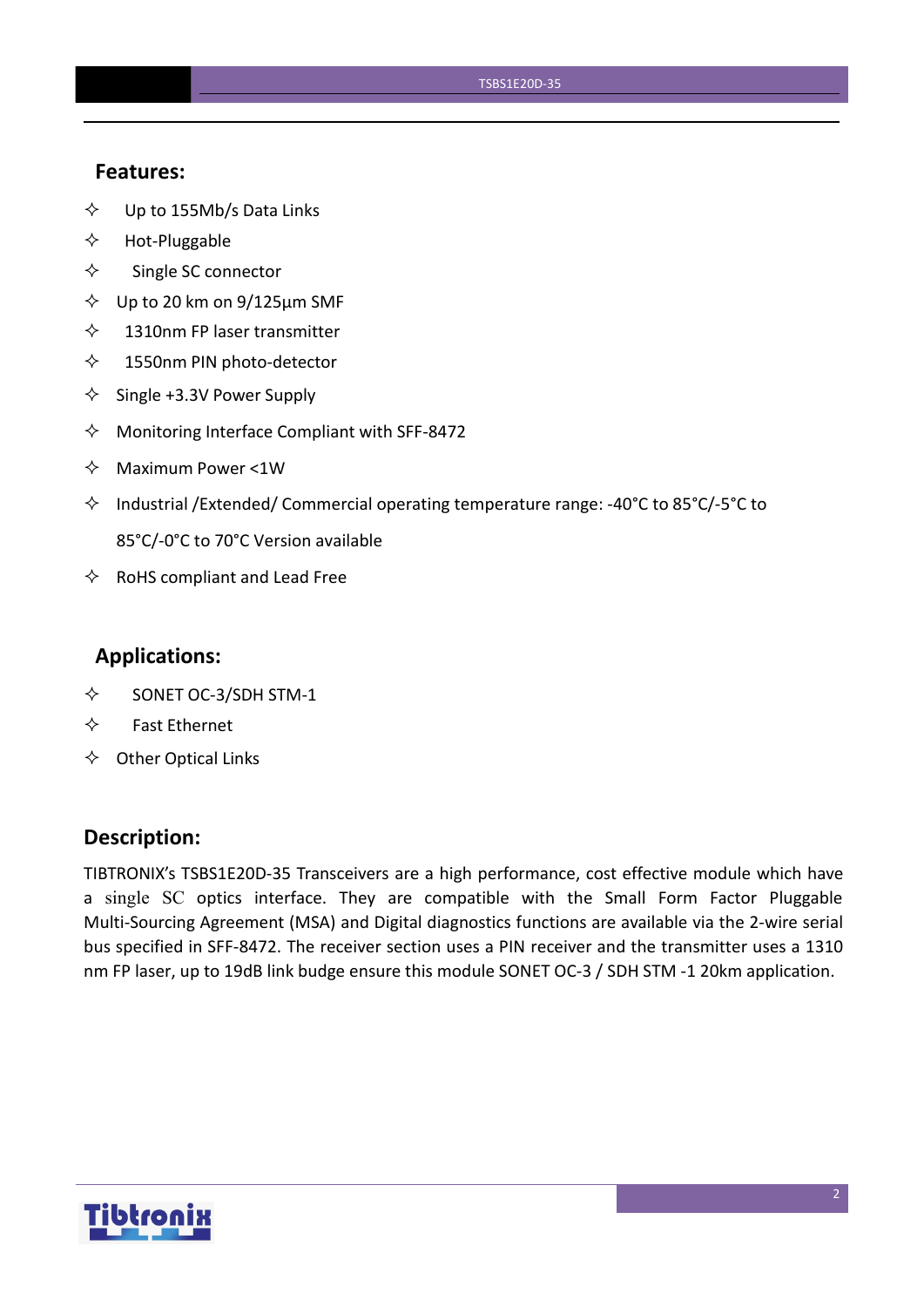## **Absolute Maximum Ratings**

| <b>Parameter</b>           | Symbol    | Min.   | <b>Typical</b> | Max.  | Unit        |
|----------------------------|-----------|--------|----------------|-------|-------------|
| <b>Storage Temperature</b> |           | $-40$  |                | $+85$ | $\sim$<br>◡ |
| <b>Supply Voltage</b>      | $V_{CC}$  | $-0.5$ |                | Δ     |             |
| <b>Relative Humidity</b>   | <b>RH</b> |        |                | 85    | %           |

## **Recommended Operating Environment:**

| Parameter                  | Symbol     | Min.      | <b>Typical</b> | Max. | Unit     |              |
|----------------------------|------------|-----------|----------------|------|----------|--------------|
|                            | Industrial |           | -40            |      | 85       | $^{\circ}$ C |
| Case operating Temperature | Extended   | $T_C$     | $-5$           |      | 85       | $^{\circ}$ C |
|                            | Commercial |           | 0              |      | $+70$    | $^{\circ}$ C |
| <b>Supply Voltage</b>      |            | $V_{CC}$  | 3.135          |      | 3.465    | v            |
| <b>Supply Current</b>      |            | Icc       |                |      | 300      | mA           |
| Inrush Current             |            | Isurge    |                |      | $lcc+30$ | mA           |
| <b>Maximum Power</b>       |            | $P_{max}$ |                |      | 1        | W            |

## $\bullet$  Electrical Characteristics(T<sub>OP</sub> = -40 to 85°C, VCC = 3.135 to 3.465 Volts)

| <b>Parameter</b>                    | Symbol                      | Min.        | <b>Typical</b> | Max.                 | <b>Unit</b> | <b>Note</b>    |  |
|-------------------------------------|-----------------------------|-------------|----------------|----------------------|-------------|----------------|--|
| <b>Transmitter Section:</b>         |                             |             |                |                      |             |                |  |
| Input differential impedance        | $R_{in}$                    | 90          | 100            | 110                  |             |                |  |
| Single ended data input swing       | $V_{\text{in PP}}$          | 250         |                | 1200                 | $mVp-p$     |                |  |
| Transmit Disable Voltage            | $V_D$                       | $Vcc - 1.3$ |                | <b>Vcc</b>           | V           | $\overline{2}$ |  |
| <b>Transmit Enable Voltage</b>      | $\mathsf{V}_{\mathsf{EN}}$  | Vee         |                | $Vee+0.8$            | $\vee$      |                |  |
| <b>Transmit Disable Assert Time</b> | <b>T</b> <sub>dessert</sub> |             |                | 10                   | <b>us</b>   |                |  |
| <b>Receiver Section:</b>            |                             |             |                |                      |             |                |  |
| Single ended data output swing      | Vout, pp                    | 300         |                | 800                  | mv          | 3              |  |
| LOS Fault                           | Vlosfault                   | $Vcc - 0.5$ |                | V <sub>CC_host</sub> | $\vee$      | 5              |  |
| <b>LOS Normal</b>                   | V <sub>los norm</sub>       | $V_{ee}$    |                | $V_{ee}$ +0.5        | V           | 5              |  |
| Power Supply Rejection              | <b>PSR</b>                  | 100         |                |                      | mVpp        | 6              |  |

Note:

1. AC coupled.

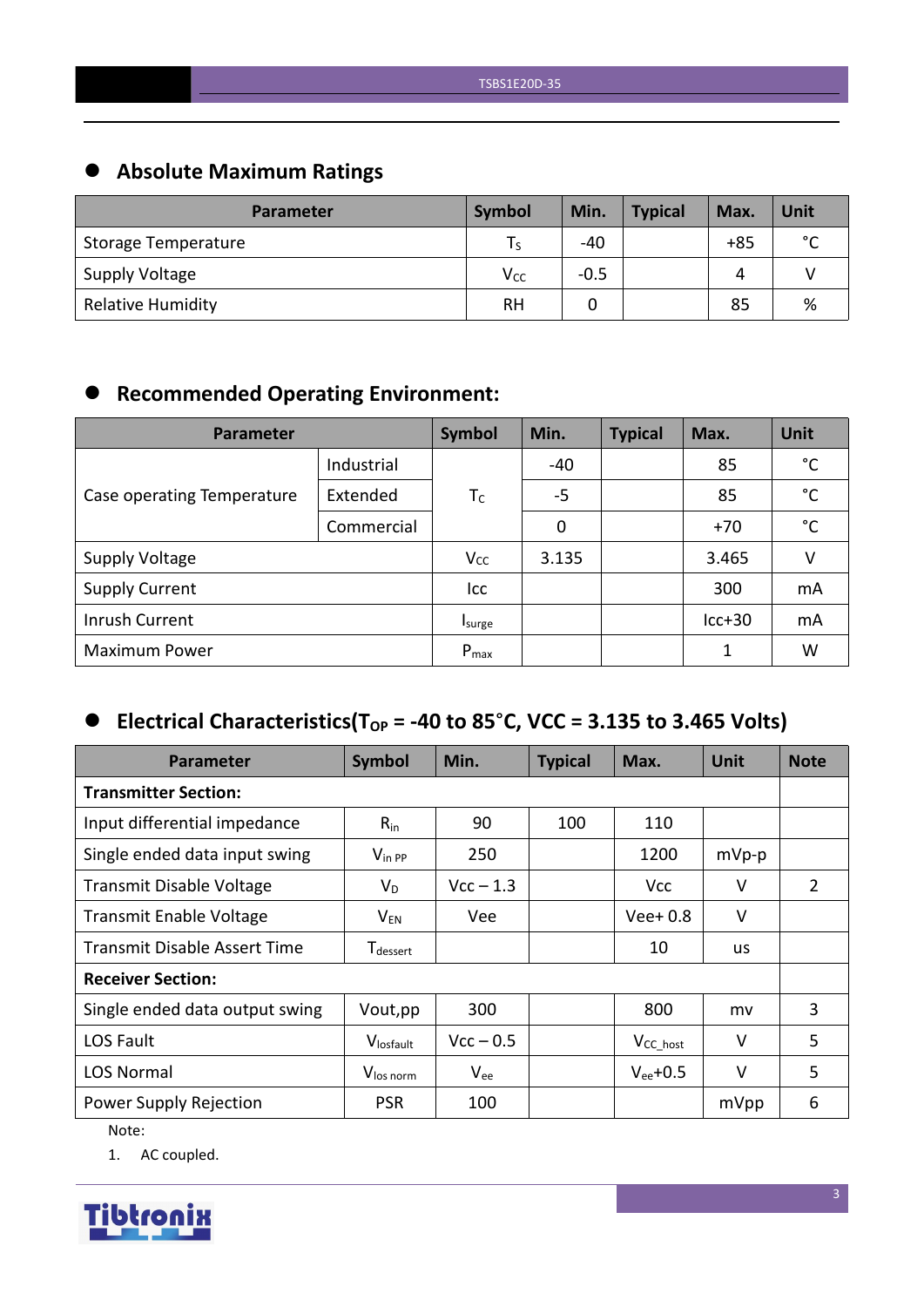- 2. Or open circuit.
- 3. Into 100 ohm differential termination.
- $4. \quad 20 80\%$
- 5. LOS is LVTTL. Logic 0 indicates normal operation; logic 1 indicates no signal detected.
- 6. All transceiver specifications are compliant with a power supply sinusoidal modulation of 20 Hz to 1.5MHz up to specified value applied through the powersupply filtering network shown on page 23 of the Small Form-factor Pluggable (SFP) Transceiver Multi-Source Agreement (MSA), September 14, 2000.

## **Optical Parameters(TOP = -40 to 85**°**C, VCC = 3.135 to 3.465 Volts)**

| <b>Parameter</b>                                     | <b>Symbol</b>                              | Min.  | <b>Typical</b> | Max.           | <b>Unit</b> | <b>Note</b>    |
|------------------------------------------------------|--------------------------------------------|-------|----------------|----------------|-------------|----------------|
| <b>Transmitter Section:</b>                          |                                            |       |                |                |             |                |
| Center Wavelength                                    | $\lambda_{\rm c}$                          | 1270  | 1310           | 1600           | nm          |                |
| Spectral Width(RMS)                                  | ORMS                                       |       |                | 4              | nm          |                |
| <b>Optical Output Power</b>                          | $P_{\text{out}}$                           | $-15$ |                | $-8$           | dBm         | $\mathbf{1}$   |
| <b>Optical Rise/Fall Time</b>                        | $t_r / t_f$                                |       |                | $\overline{2}$ | ns          | $\overline{2}$ |
| <b>Extinction Ratio</b>                              | ER                                         | 8.2   |                |                | dB          |                |
| Generated Jitter (peak to peak)                      | $J_{TX}p-p$                                |       |                | 0.07           | UI          | $\overline{3}$ |
| Generated Jitter (rms)                               | $J_{TX}$ rms                               |       |                | 0.007          | UI          | $\overline{3}$ |
| Eye Mask for Optical Output                          | Compliant with G.957(class 1 laser safety) |       |                |                |             |                |
| <b>Receiver Section:</b>                             |                                            |       |                |                |             |                |
| <b>Optical Input Wavelength</b>                      | $\lambda_{\rm c}$                          | 1530  | 1550           | 1570           | nm          |                |
| <b>Receiver Overload</b>                             | $P_{ol}$                                   | -8    |                |                | dBm         | 4              |
| <b>RX Sensitivity</b>                                | Sen                                        |       |                | $-34$          | dBm         | $\overline{4}$ |
| RX LOS Assert                                        | LOS <sub>A</sub>                           | $-45$ |                |                | dBm         |                |
| RX LOS De-assert                                     | LOS <sub>D</sub>                           |       |                | $-35$          | dBm         |                |
| RX LOS Hysteresis                                    | LOS <sub>H</sub>                           | 0.5   |                |                | dB          |                |
| <b>General Specifications:</b>                       |                                            |       |                |                |             |                |
| Data Rate                                            | <b>BR</b>                                  |       | 155            |                | Mb/s        |                |
| <b>Bit Error Rate</b>                                | <b>BER</b>                                 |       |                | $10^{-12}$     |             |                |
| Max. Supported Link Length on<br>9/125µm SMF@155Mb/s | $L_{MAX}$                                  |       | 20             |                | km          |                |
| <b>Total System Budget</b>                           | <b>LB</b>                                  | 19    |                |                | dB          |                |

Note

- 1. The optical power is launched into SMF.
- 2. 20-80%.
- 3. Jitter measurements taken using Agilent OMNIBERT 718 in accordance with GR-253.

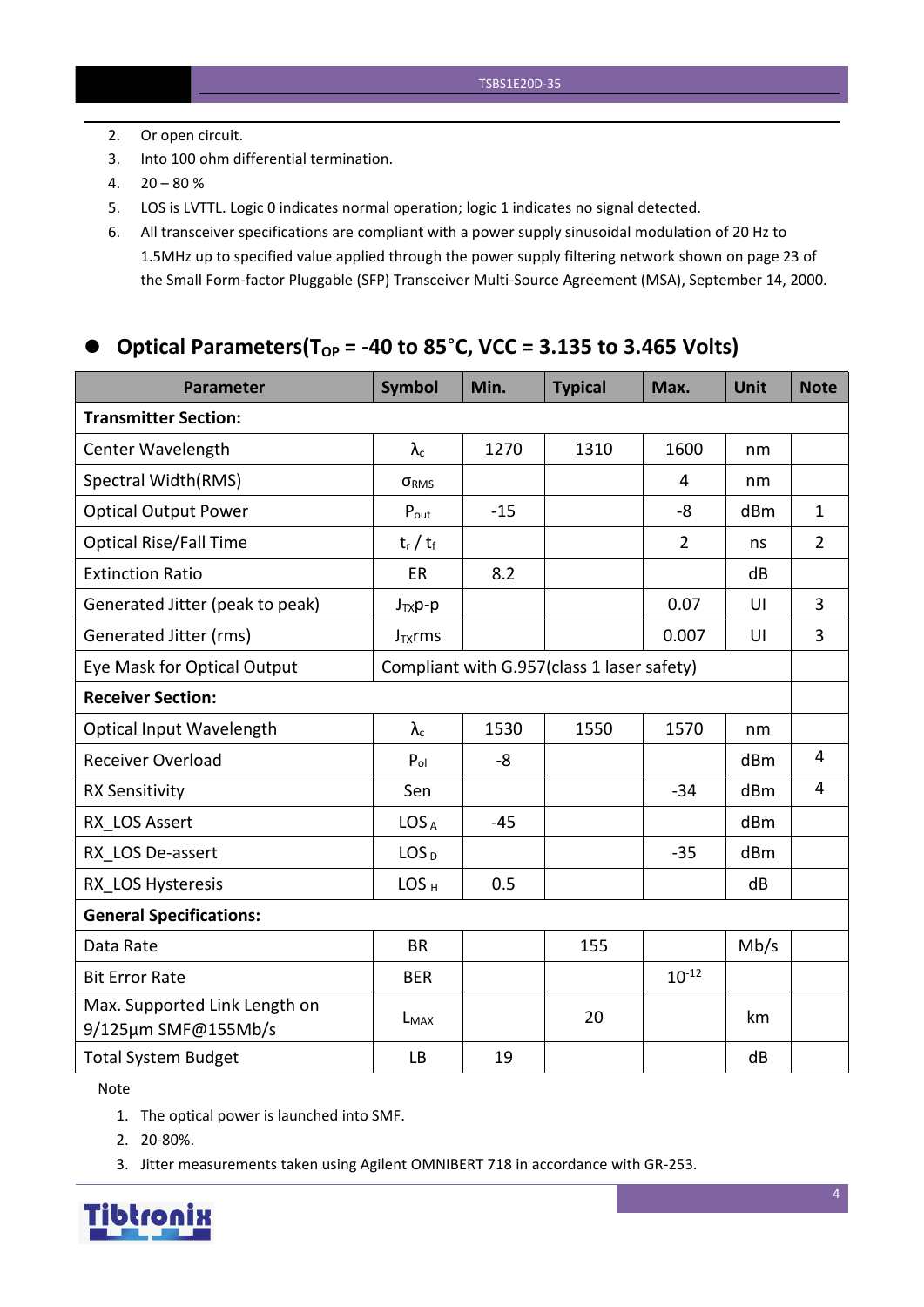4. Measured with PRBS  $2^{7-1}$  at  $10^{-12}$  BER

## **Pin Assignment**

Diagram of Host Board Connector Block Pin Numbers and Name



#### **Diagram of Host Board Connector Block Pin Numbers and Names**

## **Pin Function Definitions**

| <b>Pin No</b> | <b>Name</b>       | <b>Function</b>                     | <b>Plug Seq</b> | <b>Notes</b>   |
|---------------|-------------------|-------------------------------------|-----------------|----------------|
| 1             | VeeT              | <b>Transmitter Ground</b>           | 1               | 1              |
| 2             | <b>TX Fault</b>   | <b>Transmitter Fault Indication</b> | 3               |                |
| 3             | <b>TX Disable</b> | <b>Transmitter Disable</b>          | 3               | $\overline{2}$ |
| 4             | MOD-DEF2          | <b>Module Definition</b>            | $\overline{2}$  | 3              |
| 5             | MOD-DEF1          | Module Definition 1                 | 3               | 3              |
| 6             | MOD-DEF0          | Module Definition 0                 | 3               | 3              |
| 7             | Rate Select       | Not Connected                       | $\overline{3}$  | $\overline{4}$ |
| 8             | <b>LOS</b>        | Loss of Signal                      | 3               | 5              |
| 9             | <b>VeeR</b>       | <b>Receiver Ground</b>              | $\mathbf{1}$    | 1              |
| 10            | <b>VeeR</b>       | <b>Receiver Ground</b>              | $\mathbf{1}$    | 1              |
| 11            | VeeR              | <b>Receiver Ground</b>              |                 | 1              |
| 12            | RD-               | Inv. Received Data Out              | 3               | 6              |
| 13            | $RD+$             | <b>Received Data Out</b>            | 3               | 6              |
| 14            | VeeR              | Receiver Ground                     | 3               | 1              |
| 15            | <b>VccR</b>       | <b>Receiver Power</b>               | $\overline{2}$  | 1              |
| 16            | <b>VccT</b>       | <b>Transmitter Power</b>            | $\overline{2}$  |                |

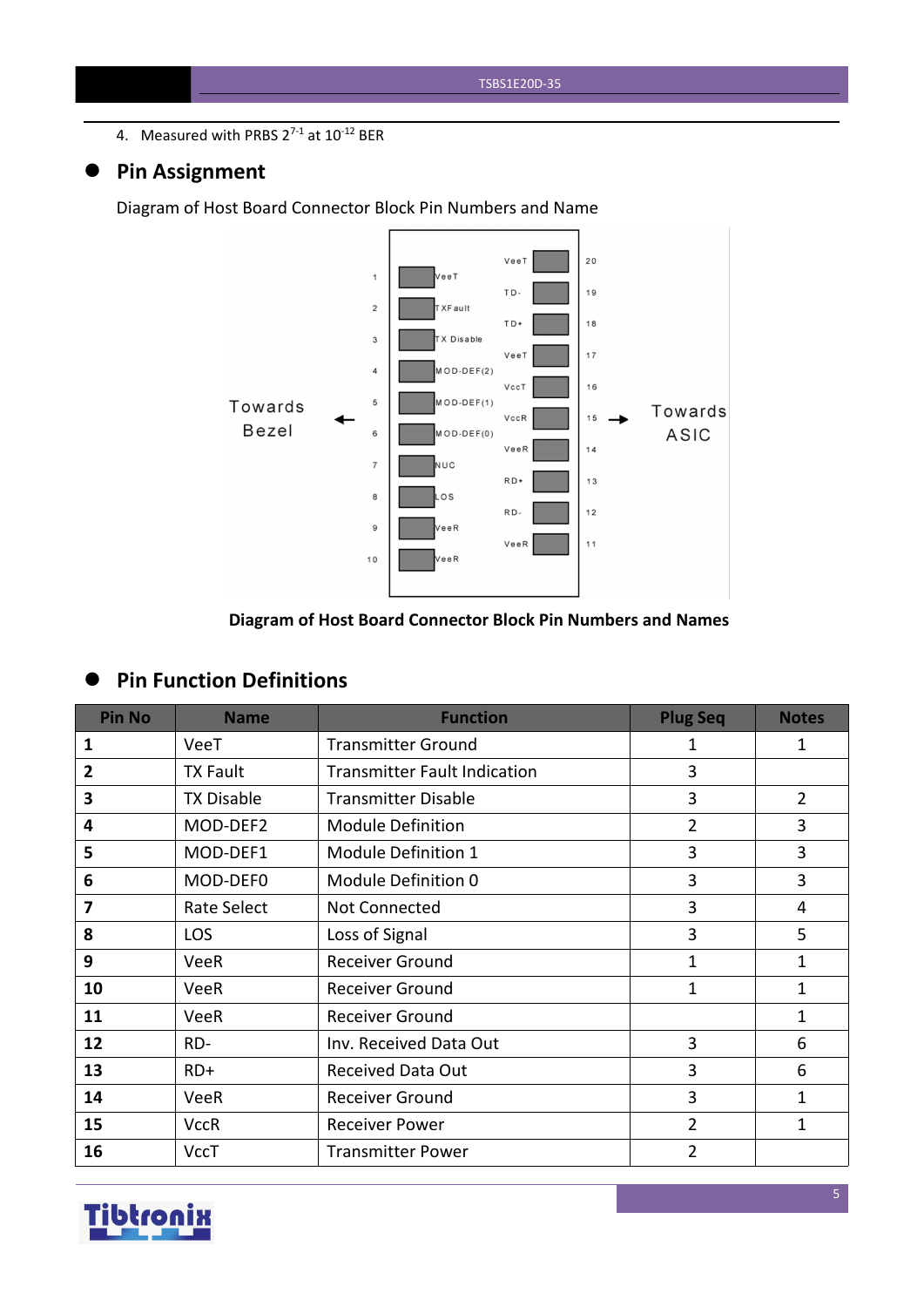TSBS1E20D-35

|    | VeeT | <b>Transmitter Ground</b> |  |
|----|------|---------------------------|--|
| 18 | TD+  | Transmit Data In          |  |
| 19 | TD-  | Inv. Transmit In          |  |
| 20 | VeeT | <b>Transmitter Ground</b> |  |

**Notes:**

- 1. Circuit ground is internally isolated from chassis ground.
- 2. Laser output disabled on TDIS >2.0V or open, enabled on TDIS <0.8V.
- 3. Should be pulled up with 4.7k 10 kohms on host board to a voltage between 2.0V and 3.6V. MOD DEF(0) pulls line low to indicate module is plugged in.
- 4. Rate select is not used
- 5. LOS is open collector output. Should be pulled up with 4.7k 10 kohms on host board to a voltage between 2.0V and 3.6V. Logic 0 indicates normal operation; logic 1 indicates loss of signal.
- 6. AC Coupled

#### **SFP Module EEPROM Information and Management**

The SFP modules implement the 2-wire serial communication protocol as defined in the SFP -8472. The serial ID information of the SFP modules and Digital Diagnostic Monitor parameters can be accessed through the  $I^2C$  interface at address A0h and A2h. The memory is mapped in Table 1. Detailed ID information (A0h) is listed in Table 2. And the DDM specification at address A2h. For more details of the memory map and byte definitions, please refer to the SFF-8472, "Digital Diagnostic Monitoring Interface for Optical Transceivers". The DDM parameters have been internally calibrated.

**Table 1.** Digital Diagnostic Memory Map (Specific Data Field Descriptions)



| <b>Data</b>    | Length | <b>Name of</b> | <b>Description and Contents</b> |
|----------------|--------|----------------|---------------------------------|
| <b>Address</b> | (Byte) | Length         |                                 |

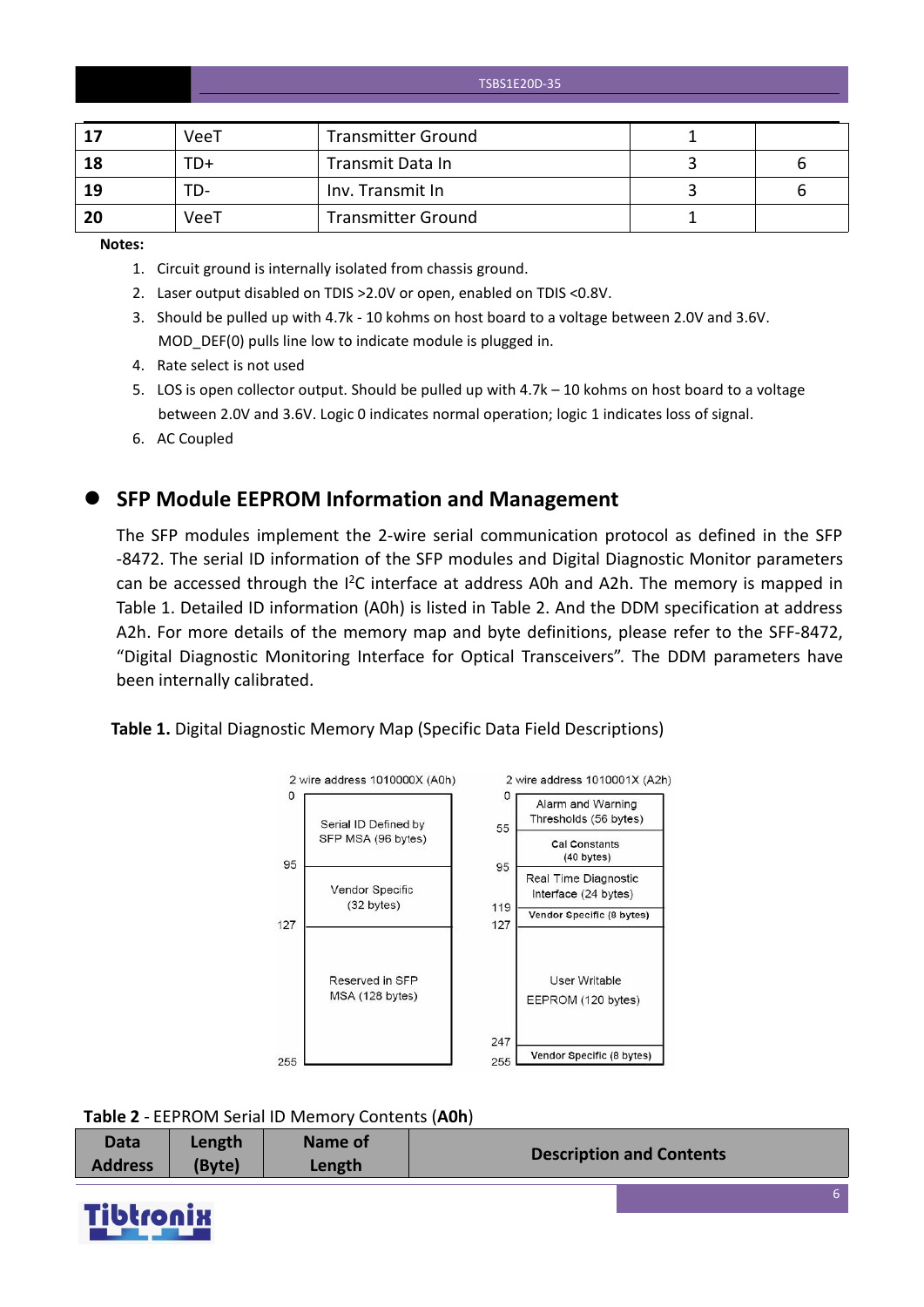| <b>Base ID Fields</b>     |                           |                |                                                                                                          |
|---------------------------|---------------------------|----------------|----------------------------------------------------------------------------------------------------------|
| 0                         | $\mathbf{1}$              | Identifier     | Type of Serial transceiver (03h=SFP)                                                                     |
| 1                         | $\mathbf{1}$              | Reserved       | Extended identifier of type serial transceiver (04h)                                                     |
| $\overline{2}$            | $\mathbf{1}$              | Connector      | Code of optical connector type (07=LC)                                                                   |
| $3 - 10$                  | 8                         | Transceiver    |                                                                                                          |
| 11                        | $\mathbf{1}$              | Encoding       | NRZ(03h)                                                                                                 |
| 12                        | $\mathbf{1}$              | BR, Nominal    | Nominal baud rate, unit of 100Mbps                                                                       |
| $13 - 14$                 | $\overline{2}$            | Reserved       | (0000h)                                                                                                  |
| 15                        | $\mathbf{1}$              | Length(9um)    | Link length supported for 9/125um fiber, units of 100m                                                   |
| 16                        | $\mathbf{1}$              | Length(50um)   | Link length supported for 50/125um fiber, units of 10m                                                   |
| 17                        | $\mathbf{1}$              | Length(62.5um) | Link length supported for 62.5/125um fiber, units of<br>10 <sub>m</sub>                                  |
| 18                        | $\mathbf{1}$              | Length(Copper) | Link length supported for copper, units of meters                                                        |
| 19                        | $\mathbf{1}$              | Reserved       |                                                                                                          |
| $20 - 35$                 | 16                        | Vendor Name    | SFP vendor name: TIBTRONIX                                                                               |
| 36                        | $\mathbf{1}$              | Reserved       |                                                                                                          |
| 37-39                     | 3                         | Vendor OUI     | SFP transceiver vendor OUI ID                                                                            |
| 40-55                     | 16                        | Vendor PN      | Part Number: "TSBS1E20D-35" (ASCII)                                                                      |
| 56-59                     | 4                         | Vendor rev     | Revision level for part number                                                                           |
| 60-62                     | 3                         | Reserved       |                                                                                                          |
| 63                        | $\mathbf{1}$              | <b>CCID</b>    | Least significant byte of sum of data in address 0-62                                                    |
| <b>Extended ID Fields</b> |                           |                |                                                                                                          |
| 64-65                     | $\overline{2}$            | Option         | Indicates which optical SFP signals are implemented<br>(001Ah = LOS, TX FAULT, TX DISABLE all supported) |
| 66                        | $\mathbf{1}$              | BR, max        | Upper bit rate margin, units of %                                                                        |
| 67                        | $\mathbf{1}$              | BR, min        | Lower bit rate margin, units of %                                                                        |
| 68-83                     | 16                        | Vendor SN      | Serial number (ASCII)                                                                                    |
| 84-91                     | 8                         | Date code      | TIBTRONIX's Manufacturing date code                                                                      |
| 92-94                     | $\mathbf{3}$              | Reserved       |                                                                                                          |
| 95                        | $\mathbf{1}$              | <b>CCEX</b>    | Check code for the extended ID Fields (addresses 64 to<br>94)                                            |
|                           | Vendor Specific ID Fields |                |                                                                                                          |
| 96-127                    | 32                        | Readable       | TIBTRONIX specific date, read only                                                                       |
| 128-255                   | 128                       | Reserved       | Reserved for SFF-8079                                                                                    |

# **Digital Diagnostic Monitor Characteristics**

| <b>Data Address</b> | <b>Parameter</b> | <b>Accuracy</b> | Unit |
|---------------------|------------------|-----------------|------|
|                     |                  |                 |      |

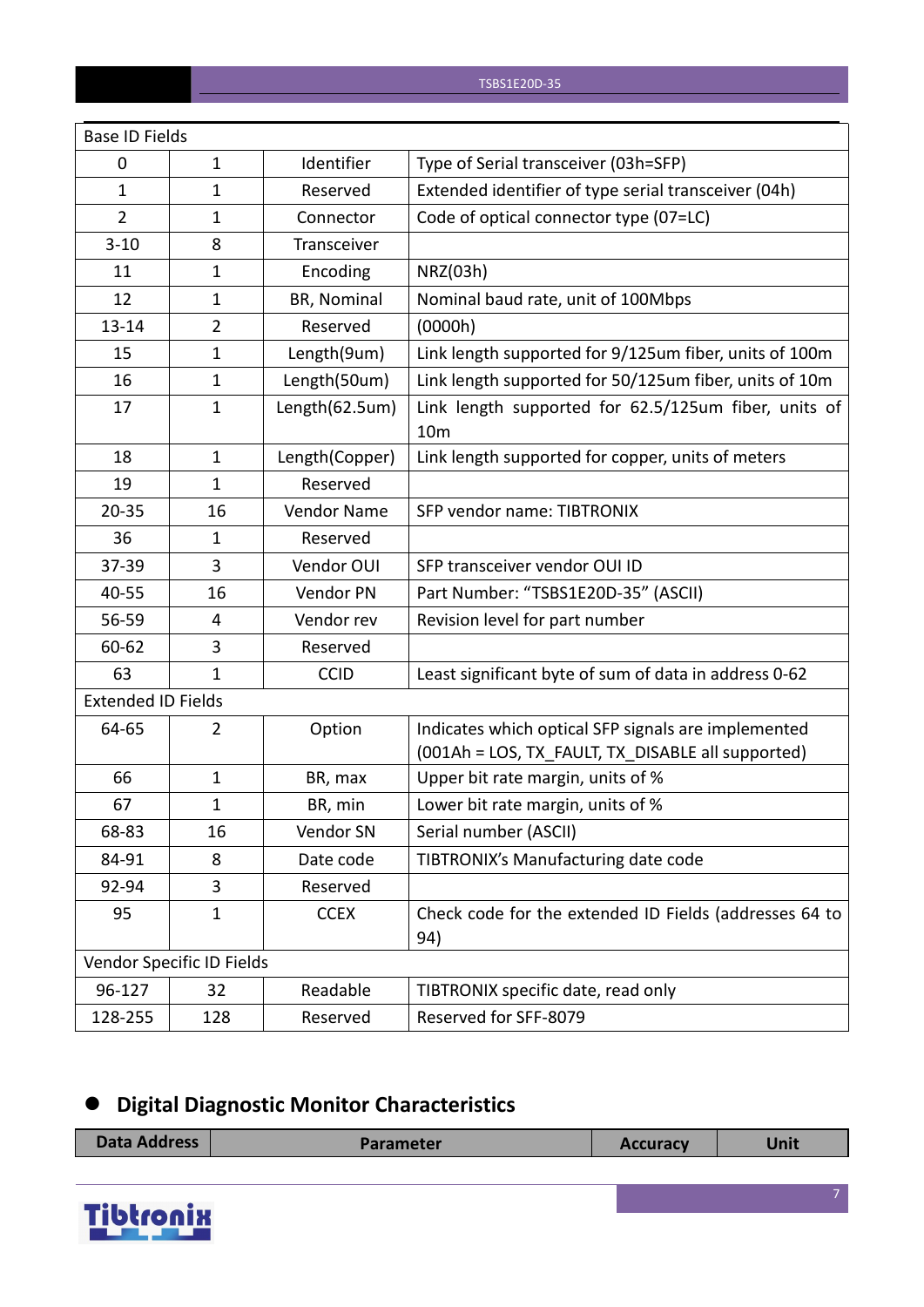|         | TSBS1E20D-35                        |      |         |  |  |  |  |  |
|---------|-------------------------------------|------|---------|--|--|--|--|--|
| 96-97   | Transceiver Internal Temperature    | ±3.0 | $\circ$ |  |  |  |  |  |
| 100-101 | Laser Bias Current                  | ±10  | %       |  |  |  |  |  |
| 100-101 | <b>Tx Output Power</b>              | ±3.0 | dBm     |  |  |  |  |  |
| 100-101 | <b>Rx Input Power</b>               | ±3.0 | dBm     |  |  |  |  |  |
| 100-101 | <b>VCC3</b> Internal Supply Voltage | ±3.0 | %       |  |  |  |  |  |

## **Regulatory Compliance**

The TSBS1E20D-35 complies with international Electromagnetic Compatibility (EMC) and international safety requirements and standards (see details in Table following).

| Electrostatic Discharge       | MIL-STD-883E                  | Class 1(>1000 V)              |
|-------------------------------|-------------------------------|-------------------------------|
| (ESD) to the Electrical Pins  | Method 3015.7                 |                               |
| Electrostatic Discharge (ESD) | IEC 61000-4-2                 | Compatible with standards     |
| to the Single SC Receptacle   | GR-1089-CORE                  |                               |
| Electromagnetic               | FCC Part 15 Class B           | Compatible with standards     |
| Interference (EMI)            | EN55022 Class B (CISPR 22B)   |                               |
|                               | <b>VCCI Class B</b>           |                               |
| Laser Eye Safety              | FDA 21CFR 1040.10 and 1040.11 | Compatible with Class 1 laser |
|                               | EN60950, EN (IEC) 60825-1,2   | product.                      |

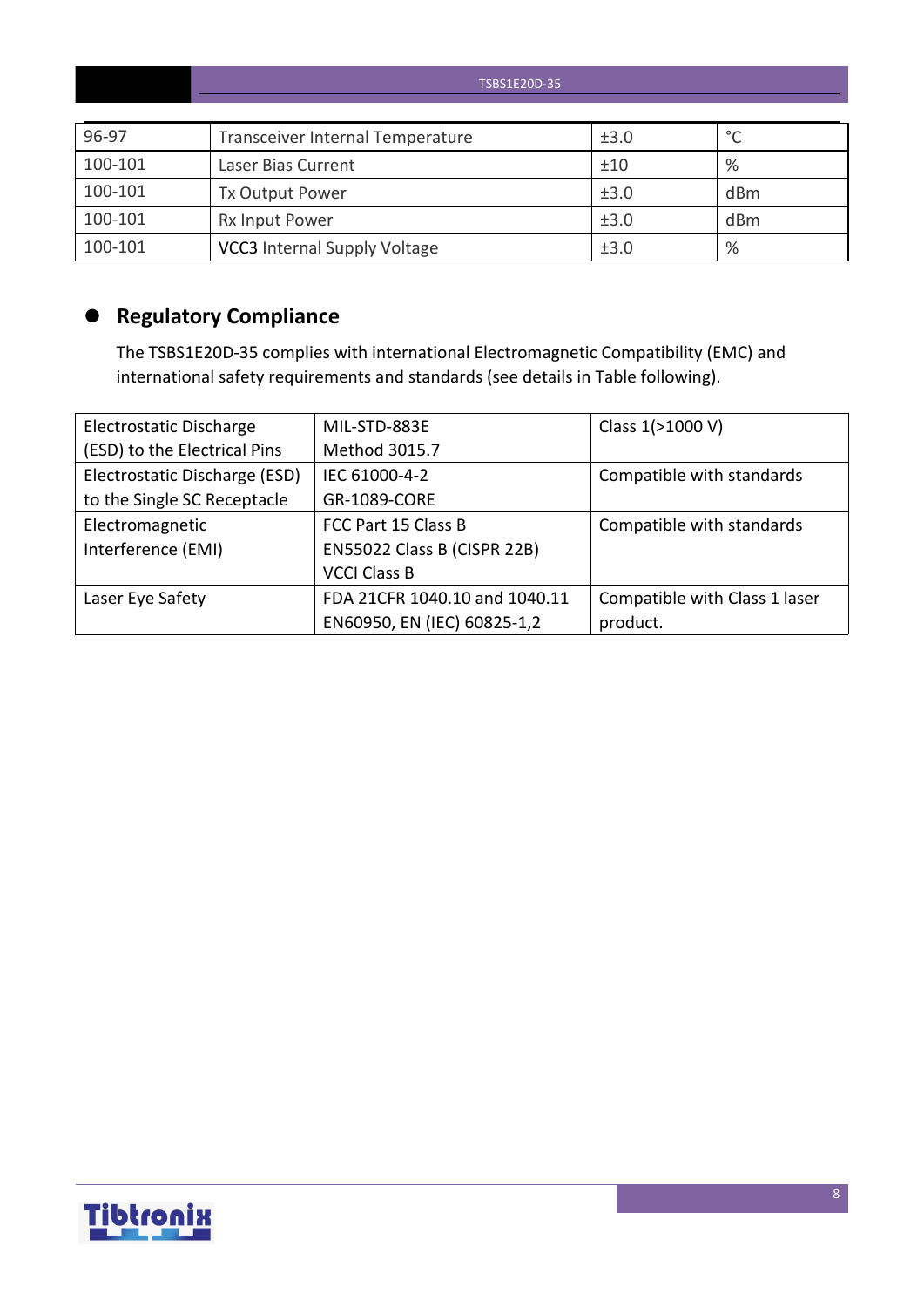## **Recommended Circuit**



#### **SFP Host Recommended Circuit**

## **Mechanical Dimensions**





**Mechanical Drawing**